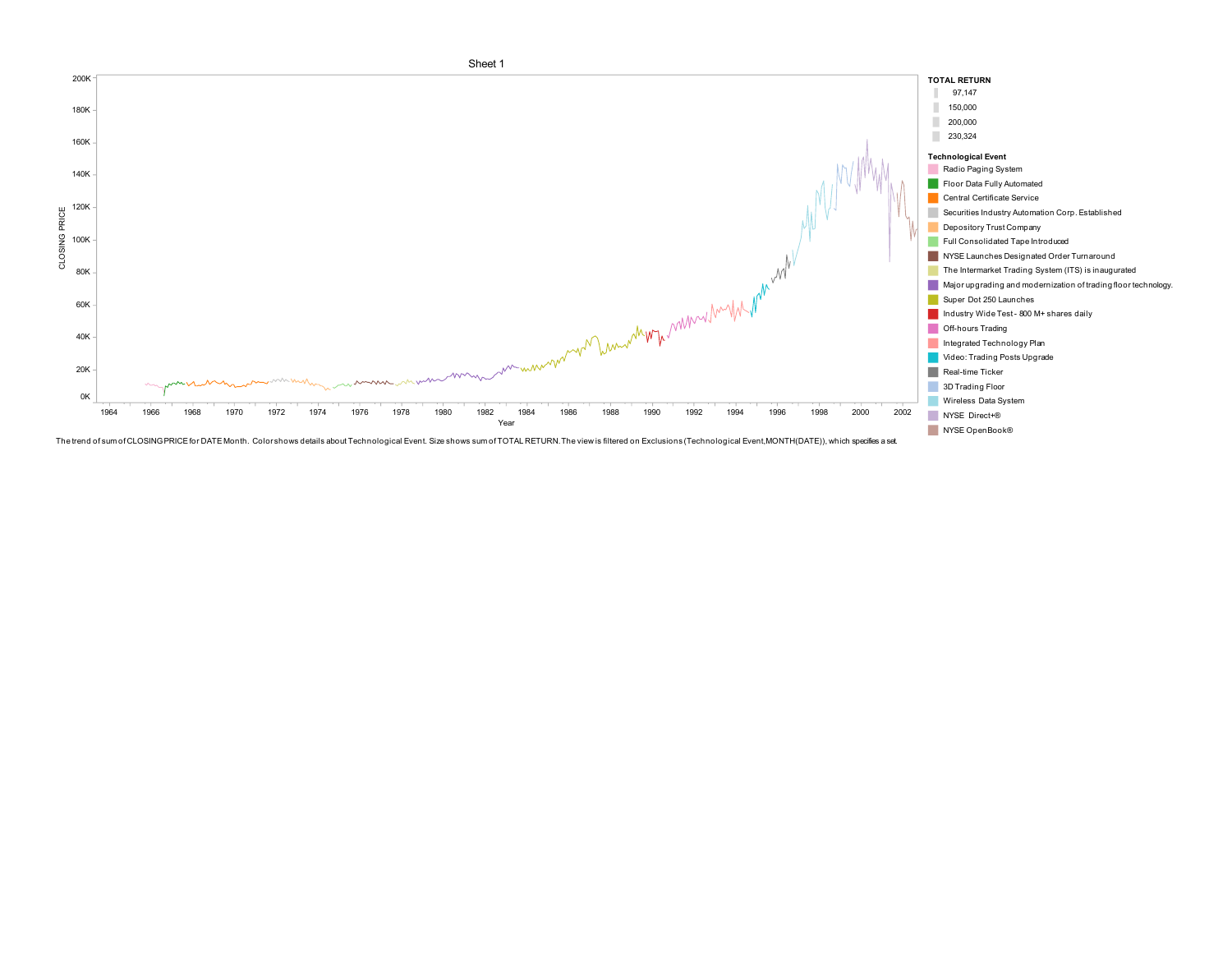

Technological event (group)<br>■ Devel Certicals Serice, Floor Data Fully Adomated , Radio Paging System<br>■ Depository Trust Company, Full Consolidated Tape Introduced ,Majorupgrating and modernization oftrating floor technol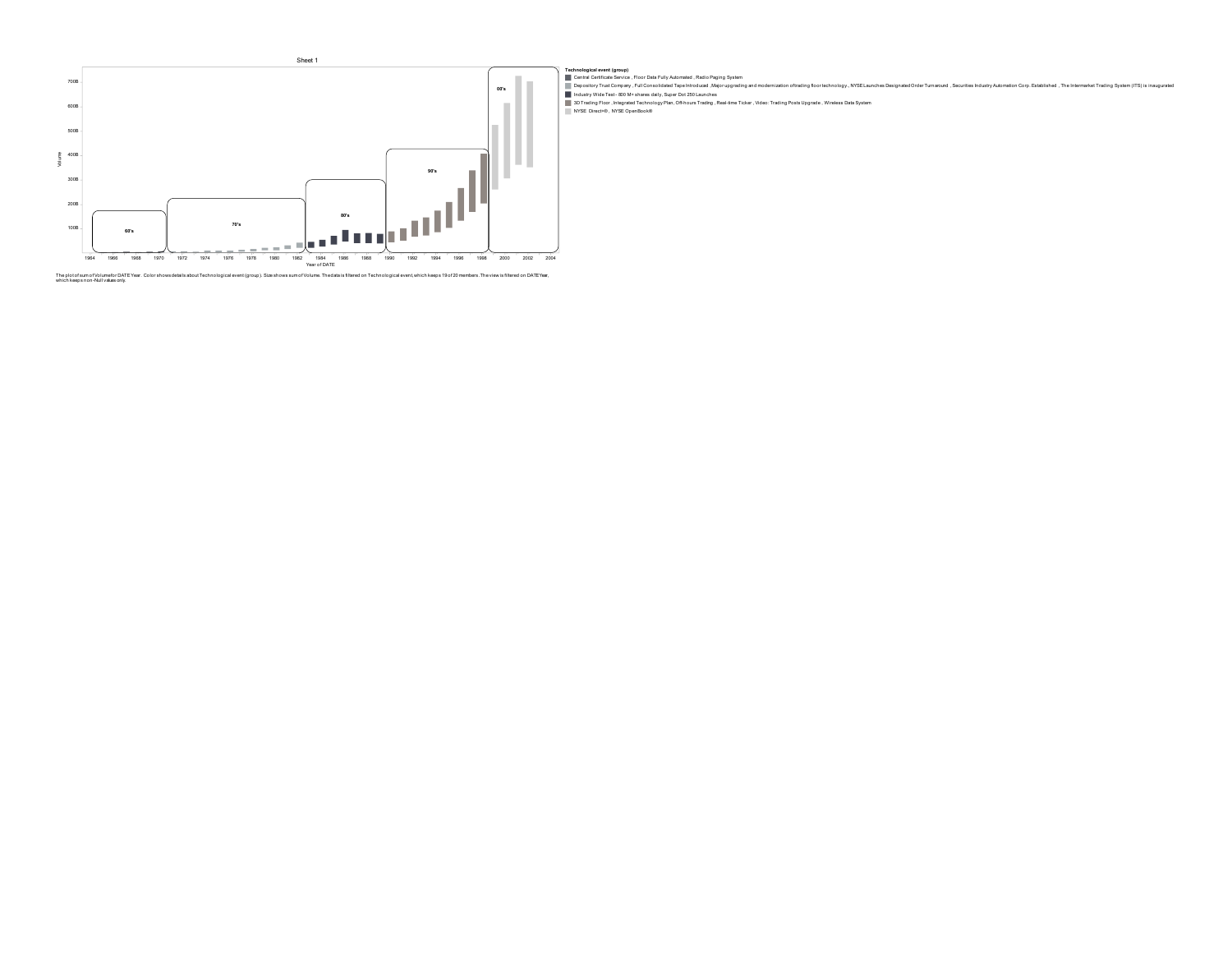

PORTFOLIO | HELP | CONTACT | SYMBOL LOOKUP | LISTING DIRECTORY

GET QUOTE **SEARCH** 

 $\blacktriangleright$ 

**[Home](http://www.nyse.com/home.html)** / **[About](http://www.nyse.com/about/1088808971270.html) Us** / **[History](http://www.nyse.com/about/history/1089312755484.html)** / **[Time](http://www.nyse.com/about/history/timeline_chronology_index.html) line** /

# **Timeline**

[Chronology](http://www.nyse.com/about/history/
/about/history/timeline_chronology_index.html) **Highlights**

[Trading](http://www.nyse.com/about/history/timeline_trading.html) | Technology | [Events](http://www.nyse.com/about/history/timeline_events.html) | [Regulation](http://www.nyse.com/about/history/timeline_regulation.html)

# **Technology**

**184 4 Te le graph is Inve nte d**

The telegraph is invented, broadening market participation by facilitating communication with brokers and investors outside New York City.

**186 6 Trans-Atlantic Cable**

The first trans-Atlantic cable is completed, providing instantaneous communication between London and New York.



**<sup>186</sup> <sup>7</sup> The First Stock Ticke <sup>r</sup>**

Invented by Edward A. Calahan, the stock ticker revolutioniz es the stock market by bringing current prices to investors everywhere.

**1878 First Te le phone on the Floor**

The first telephone is installed on the NYSE floor, just two years after Alexander Graham Bell conducts successful tests in Boston.

**1881 Paging Be gins**

The first annunciator board is installed for paging members.

**1889 Ne w York Quotation Company** The New York Quotation Company, a NYSE subsidiary, is organiz ed to provide ticker service to subscribers.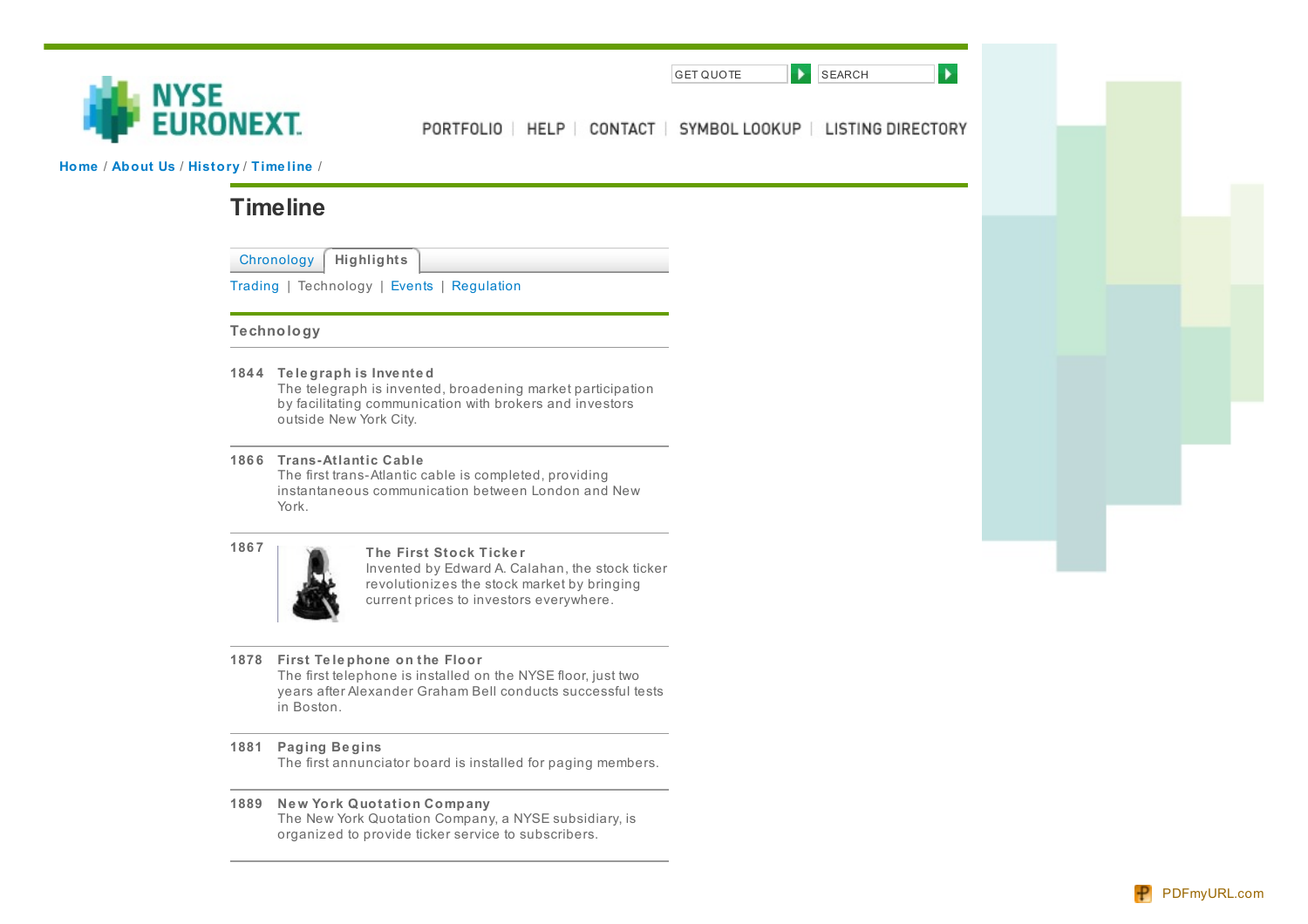#### 1918 Pneumatic Tube System

An expanded pneumatic tube system goes into operation.

#### **1929 Ce ntral Quote Syste m**

To meet volume growth, the Exchange builds large new trading posts and establishes a central quote system that provides instantaneous bid-ask prices by phone.

#### **1930 "Black Box" Ticke r**

The 500- character per minute black box ticker, nearly twic e as fast as previous tickers, is introduced.

#### **1957 Ebasco Se rvice s Re port**

Ebasco Services issues its report on the possibility of automating the trading floor. The report contained suggestions for automating transaction reporting, and improved stock clearing and quotation service.



The black box ticker is replaced by the 9 0 0 ticker with nearly twice the speed.

# **196 6 Radio Paging Syste m**

The first test of the radio paging system begins. Wit hin a fe w years it would replace the annunciator boards.

#### **Floor Data Fully Automate d**

Transmission of trade and quote data from the floor is fully automated on December 20.

#### **196 8 Ce ntral Ce rtificate Se rvic e**

The Central Certificate Service (CCS) is established to transfer securities electronically, eliminating their physical handling for settlement purposes. CCS is later succeeded b y Depository Trust Company.

1972 Securities Industry Automation Corp. Established The Securities Industry Automation Corporation (SIAC) is organized. The subsidiary company, jointly owned by the NYSE and the American Stock Exchange, provides automation and data processing services.

#### **1973 De pository Trust Company** Denository Trust Company is established to provide a central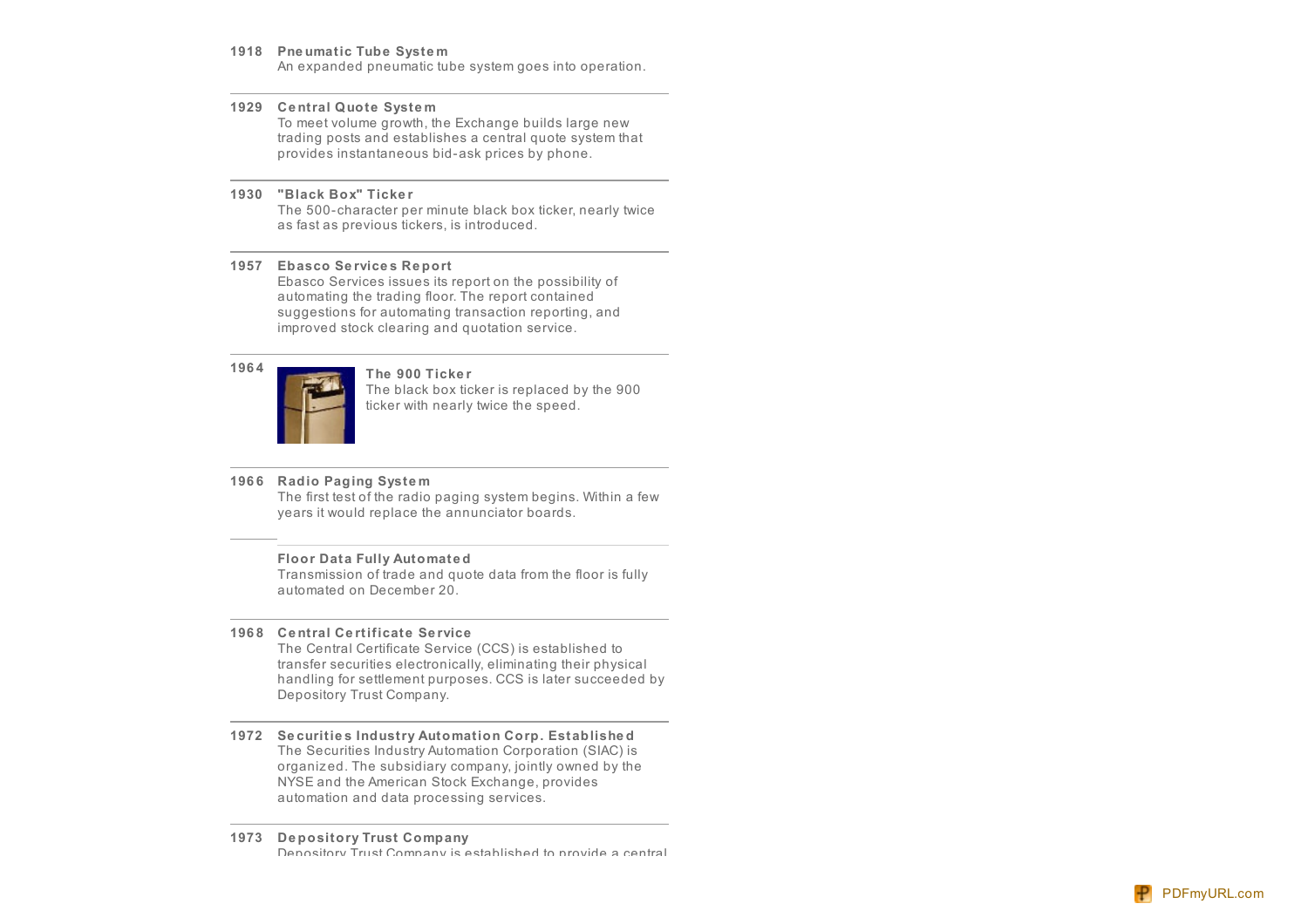is a commonly the commonly to commonly a commonly a commonly a commonly and commonly a commonly a commonly and depository for securities certificates and electronically record transfers of stock ownership.

- **1975 Full Consolidate d Tape Introduce d** June 16 NYSE introduces its full consolidated tape.
- **1976 NYSE Launche s De signate d Orde r Turnaround** The fully automated Designated Order Turnaround (DOT) system<sup>®</sup> is introduced to electronically route smaller orders.

#### **1978 ITS**

The Intermarket Trading System (ITS) is inaugurated. ITS provides an electronic link between the NYSE and competing exchanges, enabling brokers to access all markets nation wide to find the best purchase or sale price for a security.



# **<sup>1979</sup> Major Upgrade**

The Exchange begins a major upgrading and moderniz ation of its trading floor to increase the use of technology.

### **1984 Supe r Dot 250 Launche s**

The Exchange launches SuperDot 250, an electronic order routing system that links member firms to specialist posts on the trading floor.

### **1990 Industry Wide Te st**

An industry wide test demonstrates the ability to handle volume in excess of 800 million shares a day.

**1991 Off-hours Trading**

The NYSE begins its first off-hours trading sessions. Session I from 4:15 - 5 P.M. Session II from 4 - 5:15 P.M.

### **1993 Inte grate d Te chnology Plan**

The Integrated Technology Plan is begun to upgrade trading floor networks, hardware and software, in order to enhance the quality, capacity, efficiency and productivity of virtually every aspect of trading floor operations.

Systems capacity to handle over 1 billion shares a day is implemented.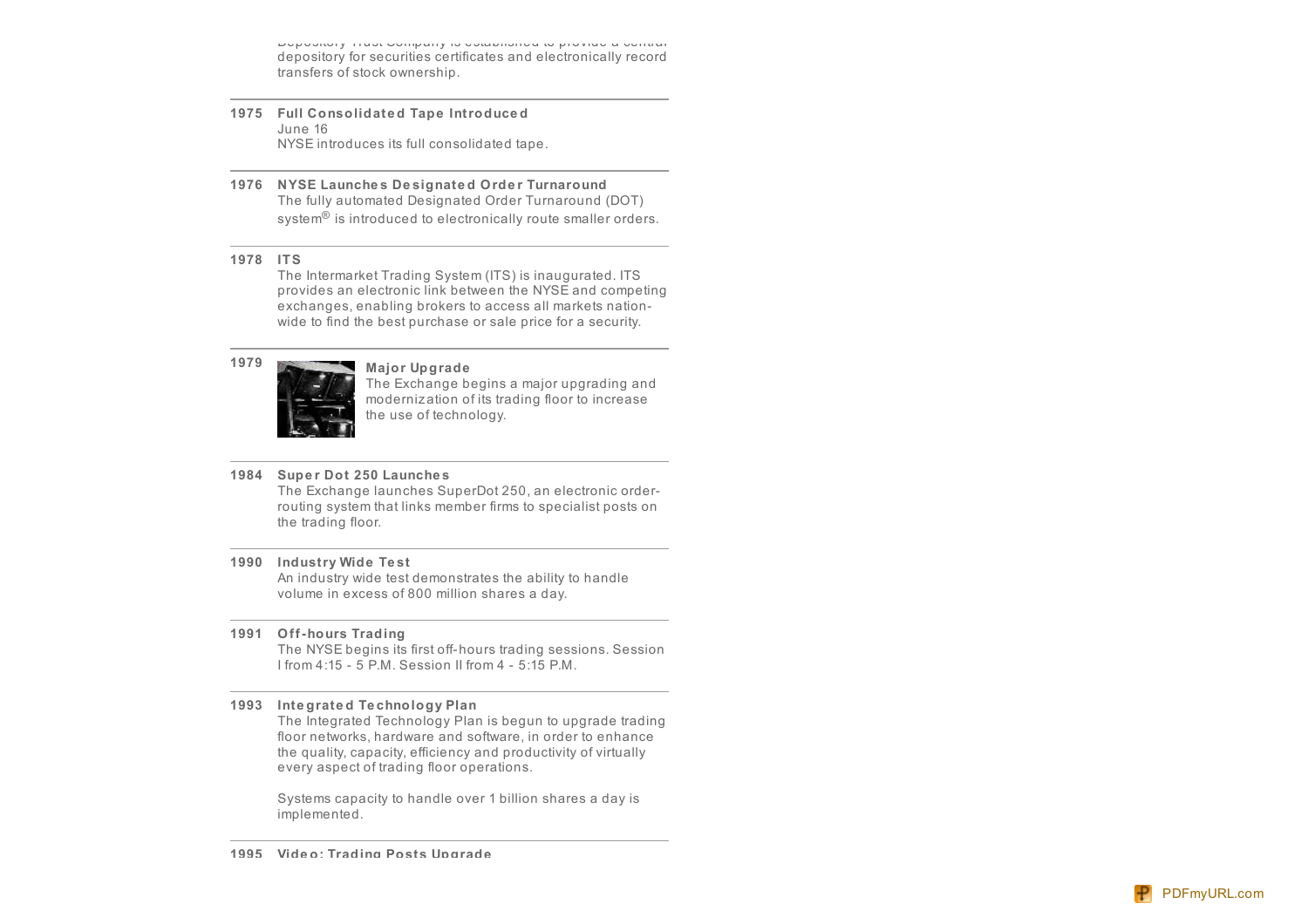## **TAAA** Alman Ilaaliin in aan ahdi ah

The NYSE launched an aggressive plan to re-engineer the NYSE trading floor to make use of the most sophisticated technology of the time. Handheld terminals, fiber optics, cellular communications and the first large-scale application of high-definition flat-screen technology were installed to speed market information and strengthen trading floor professionals' ability to manage orders. The two-minute timelapse film below follows the progress of technicians installing the technology at a trading post over the course of a single weekend, ensuring that the market opened smoothly for trading on Monday morning.

#### **1996 Re al-time Ticke r**

NYSE launches real-time stock tickers on CNBC and CNN-FN. Previously, market data had been delayed 20 minutes.

#### **1997 Wire le ss Data Syste m**

The Wireless Data System is inaugurated, allowing brokers to receive orders, access market information and transmit execution reports from any location on the trading floor.

#### **1999 3D Trading Floor**

NYSE unveils 3D Trading Floor, an advanced Trading Floor operations center.

#### **2000 NYSE Dire ct+ ®** October 21

The Exchange launches NYSE Direct+® , an automatic execution service, in a pilot program. NYSE Direct+ provides immediate automatic execution of limit orders up to 1,099 shares at the published NYSE quote.

## **2002 NYSE Ope nBook®**

January 24

NYSE OpenBook® launches, a new market information product that provides off-floor market participants a view of the buy and sell interest in all NYSE-listed securities beyond the best bid and offer.

#### **2003 NYSE LiquidityQuote**

NYSE LiquidityQuote launches in a 28- stock pilot, disseminating executable, siz able quotes outside of the bes t bid or offer. Investors and market professionals can use this product to find greater market size and depth.

### **2004 NYSE File s to Expand Automatic Trading** August 02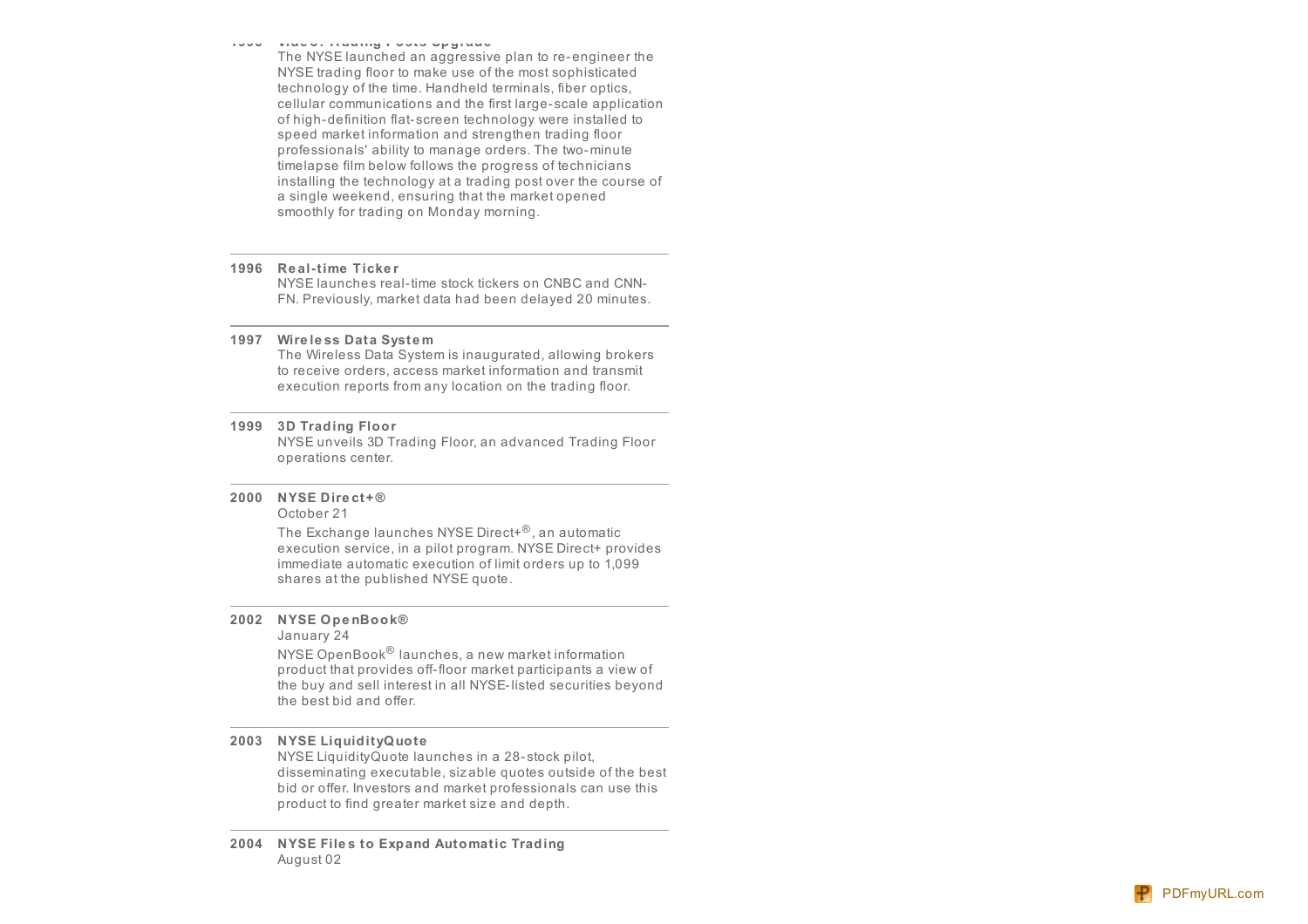On August 2, the NYSE files to expand the NYSE Direct+® system. If approved by regulators, limits will be eliminated on the size, timing, and types of orders that can be submitted via Direct+, significantly increasing the level of purely electronic trading at the NYSE.

# **2005 NYSE Hybrid Marke tSM**

#### December 15

NYSE Hybrid Market is launched, creating a unique blend of floor-based auction and electronic trading. NYSE Hybrid Market provides customers with more choices and greater flexibility in accessing the superior liquidity and best prices of the NYSE marketplace.

#### 2006 NYSE Group Acquires MatchPoint Trading, Inc. J uly 1 7

NYSE Group acquires a new crossing system, MatchPoint Trading, Inc., a financial services technology company specializing in call market trading and technologies.

#### **2007 NYSE Group Acquire s TransactTools** January

The acquisition of TransactTools messaging solution s, coupled with its recently completed acquisition of the Securities Industry Automation Corporation (SIAC), give s NYSE Group a world-class platform for delivering technology and services to customers for accessing liquidity and managing transactions across markets and geographies.

#### **2008 NYSE Eurone xt Acquire s Wombat Financial Softwar e** March 07

Wombat, a technology innovator and world leader in market data management solutions, joins NYSE Euronext Te c h n olo g y divisio n.

#### **NYSE Floor Brokers Get New Tools** J u n e

The New York Stock Exchange introduces two new technologies to give brokers on the NYSE trading floor the ability to trade algorithmically and to strengthen the brokers' ability to locate large sources of liquidity.

# **NYSE Eurone xt Introduce s the SFTI Community Platform**

June 10

The SFTI Community Platform enables technology providers to offer products to trading firms via a hosted environment powered by NYSE Euronext's Secure Financial Transaction Infrastructure (SFTI)®. It is the industry's first network